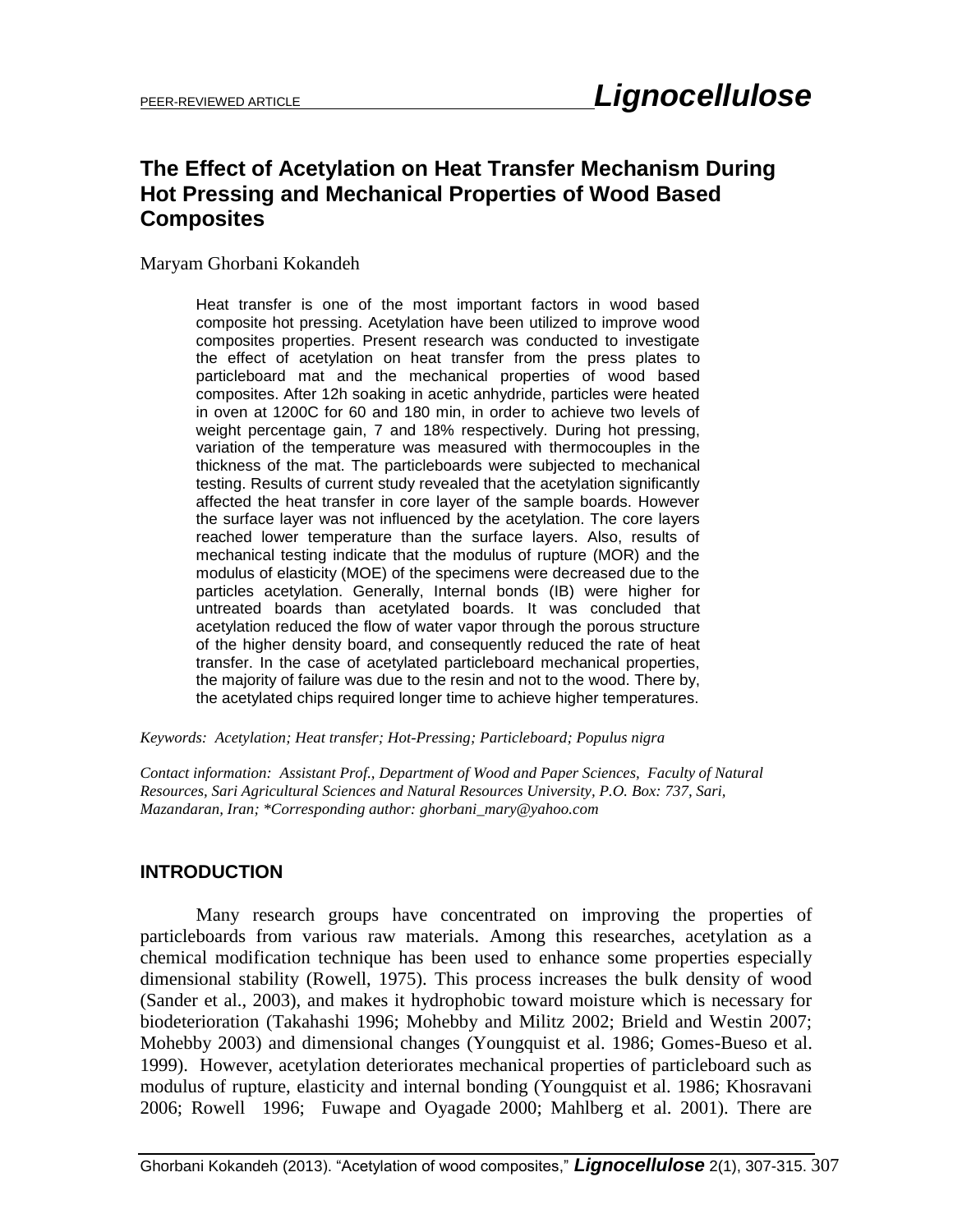several arguments to explain the reasons of mechanical properties deterioration caused by the acetylation; e.g. type of the adhesive (Vick et al. 1991), less press pressure (Rowell 1996; Rowell et al. 1989; Rowell et al. 1988) and springback after conditioning (Mohebby et al. 2009) because of the debonding of the wood elements and stress relief (River 1994).

In addition, woods would be less permeable to the water by acetylation (Mohebby and Hadjhassani 2008; Kays and Crawford 1993). Therefore, it is possible that during pressing time the heat transfer to the panel core for resin curing changes in accordance with acetylation level.

To our knowledge, there is no report about heat transfer mechanism during hot pressing of acetylated particles. Therefore, this research was conducted to investigate the effect of acetylation on heat transfer from hot press plates to the surface and core layers of wood acetylated particle mat made with the acetylated wood particles. Because of the access problems to acetic anhydride, and due to the fact that previous research projects proved the effectiveness of this modification near to these levels (Mohebby et al. 2009), we decided not to use of higher WPG.

### **EXPERIMENTAL**

### **Acetylation**

Chips were prepared using a laboratory chipper from poplar wood (*Populus nigra*) and dried in an oven for 24 h at  $103 \pm 2$ °C. The oven dried chips were reacted with acetic anhydride at 120˚C to achieve different weight percent gains (WPGs). Acetylation of chips was done by soaking them in the acetic anhydride solution for 12h. Then after evacuation of solution, the chips were heated to 120˚C for 60 and 180 minutes in acetylation reaction vessel. Treated chips were washed in distilled water to remove excess acetic acid, the reaction by products, and un-reacted acetic anhydride. Acetylated wood particles were oven dried for 24h. Weight percent gains (WPG) were calculated according to Eq. 1. The WPG of 7 and 18% were reached in acetylated chips.

Eq. 1 WPG=  $[(Wact - Wunt)/ Wunt] \times 100$ 

Where WPG indicates the weight percent gain  $(\%)$ , Wact and Wunt are oven dry weights after and before the acetylation (g), respectively.

### **Determination of heat transfer**

Treated and untreated chips were blended with urea formaldehyde (UF) resin (10% based on the dry weight) and transferred into a mold to prepare the mat. Nominal dimension of specimens was 400×400×15 mm with 5 replications for each treatment. Three thermocouples were inserted into the mat at 5, 25 and 50% of the board thickness from top surface (Fig. 1). Mat was placed in a laboratory press and compressed applying 30 bar pressure for 5min at temperature of 175˚C. Target density of the boards was  $0.75$ g/cm<sup>3</sup>. Measured temperatures by the thermocouples were recorded from ambient up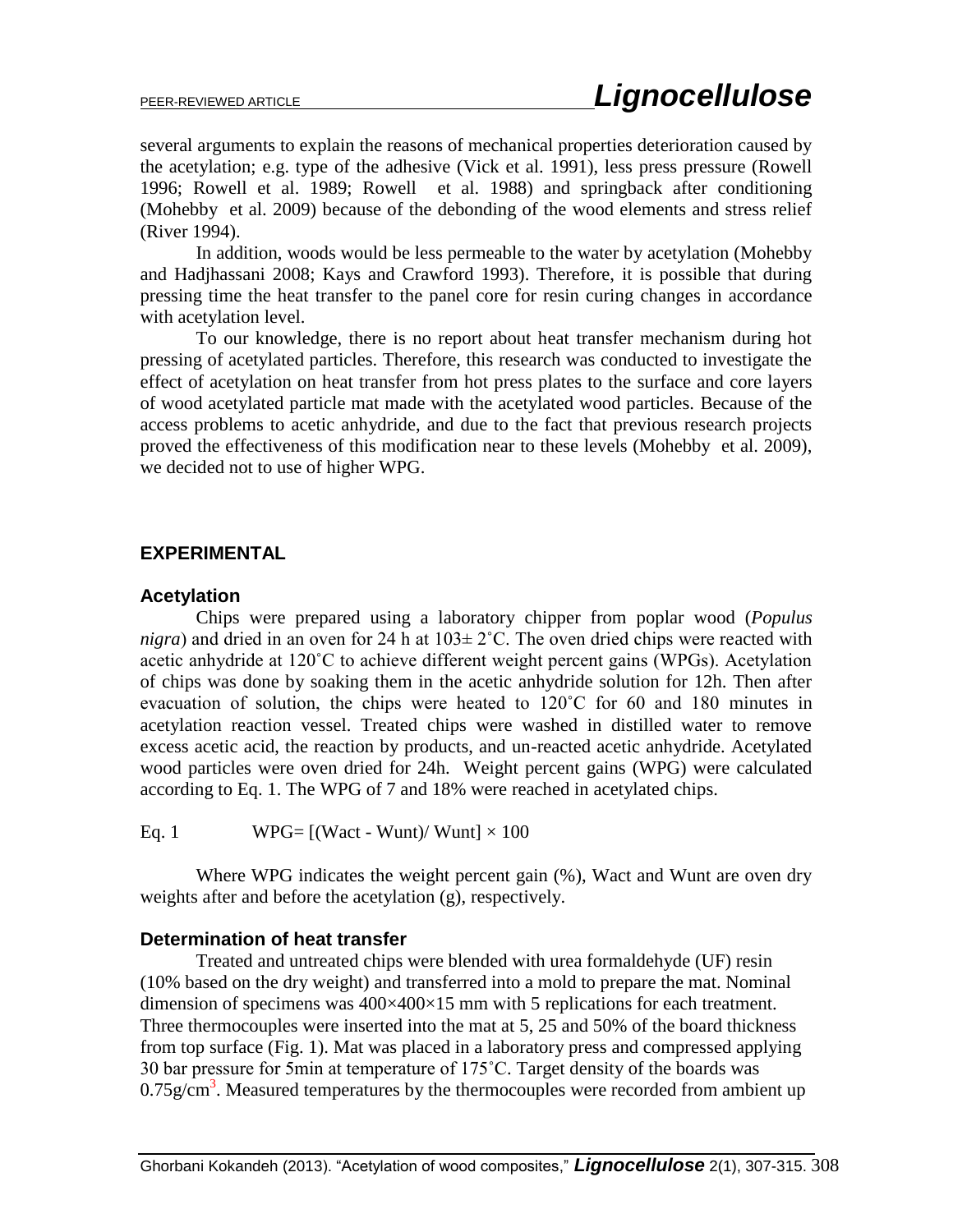to the target pressing temperature (175˚C) for each board, at 30 seconds intervals after the press closure.



**Fig. 1.** Position of thermocouples in board's mat**.**

### **Mechanical test**

Prior to the mechanical test, the boards were conditioned at 65% relative humidity (RH) and 20±2**˚C** for two weeks until the panels reached equilibrium moisture content.

A static bending test was performed on fifteen specimens of each treatment level. The specimens' size was  $50 \times 150 \times 4$  mm. The distance between the supports was 100 mm; loading speed was 10 mm/min. The modulus of rupture (MOR) and the modulus of elasticity (MOE) were calculated according to European Standard EN 310. The internal bond (IB) strength of the test boards were determined according to the European Standard EN 319 on at least fifteen specimens of each treatment level (three specimens from five individual boards). Specimen size was 50×50×4 mm.

## **RESULTS AND DISCUSSION**

### **Heat transfer**

There were no significant differences between surface layer temperatures of the boards with different WPG (Fig. 2). However, as the WPG rose in the mat, the temperature of core layer decreased (Fig. 3). At the end of the pressing time (300s), the core layer temperatures of the untreated boards were 103˚C; while, when the particles with 18% WPG were used, it was 98˚C.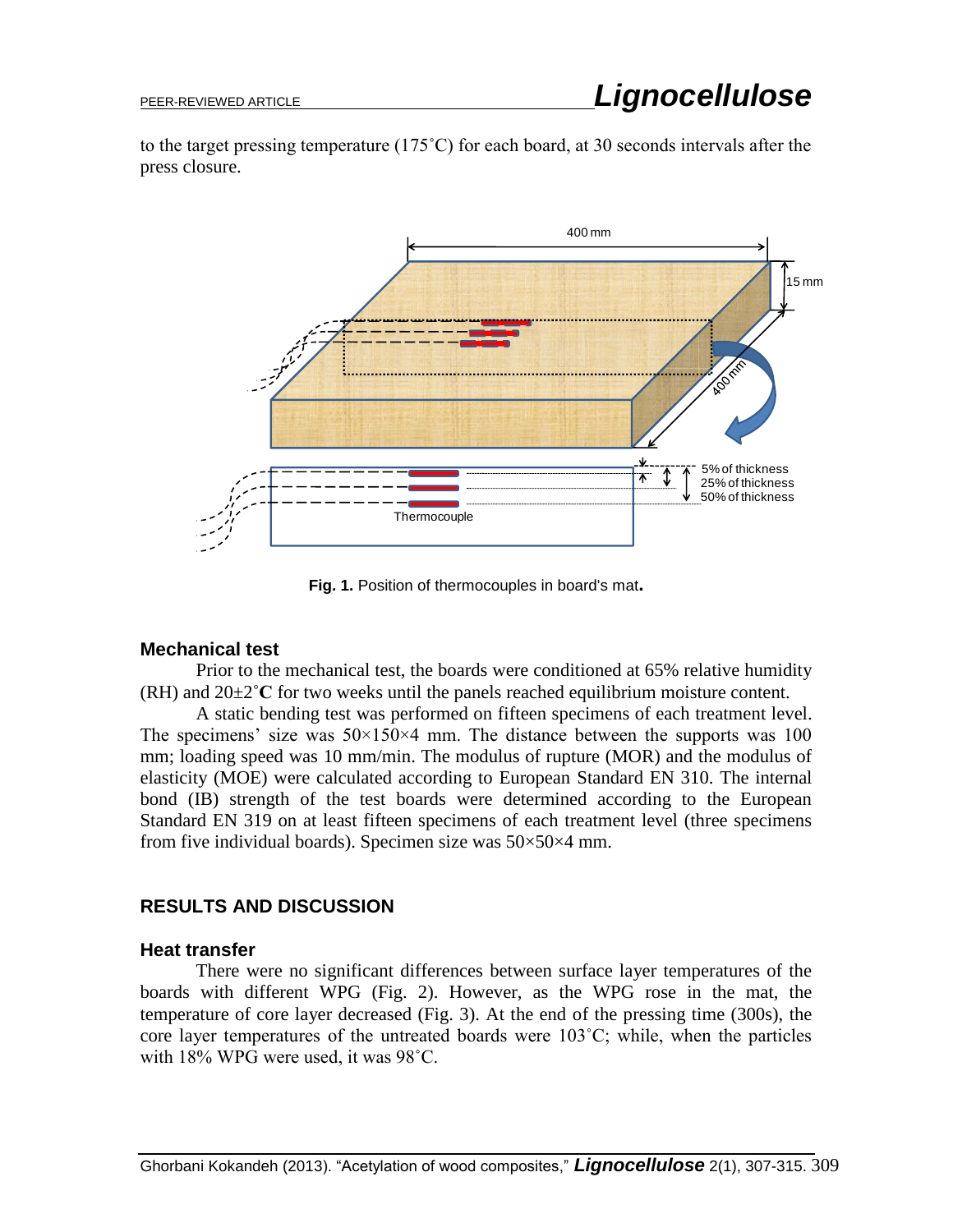

**Fig. 2.** Board's surface temperature variation versus press time**.**



**Fig. 3.** Board's core layer temperature variation versus press time**.**

At the surface layer, temperature increases as a quadratic model; while due to the hot steam bulk flow, variation of the core layer temperature followed as a cubic model (Table 1). As the board's surface layers were in direct contact with the hot plates, by conductive mechanism they heated up rapidly (Fig. 2). However, due to the position of the core layer, with a delay, its temperature increased in three steps (Fig. 3). First, during the initial 60 seconds of the press time the temperature increased very slowly. Then, the temperature jumped to higher level during the period of 60-120s. Finally, the temperature stabilized and reached the highest possible level based on the press time (5min). The core layer was heated by diffusion vapor from the surface layers. Since, the wood moisture evaporated and migrated from the surface to the middle layers of the mat after the press closure.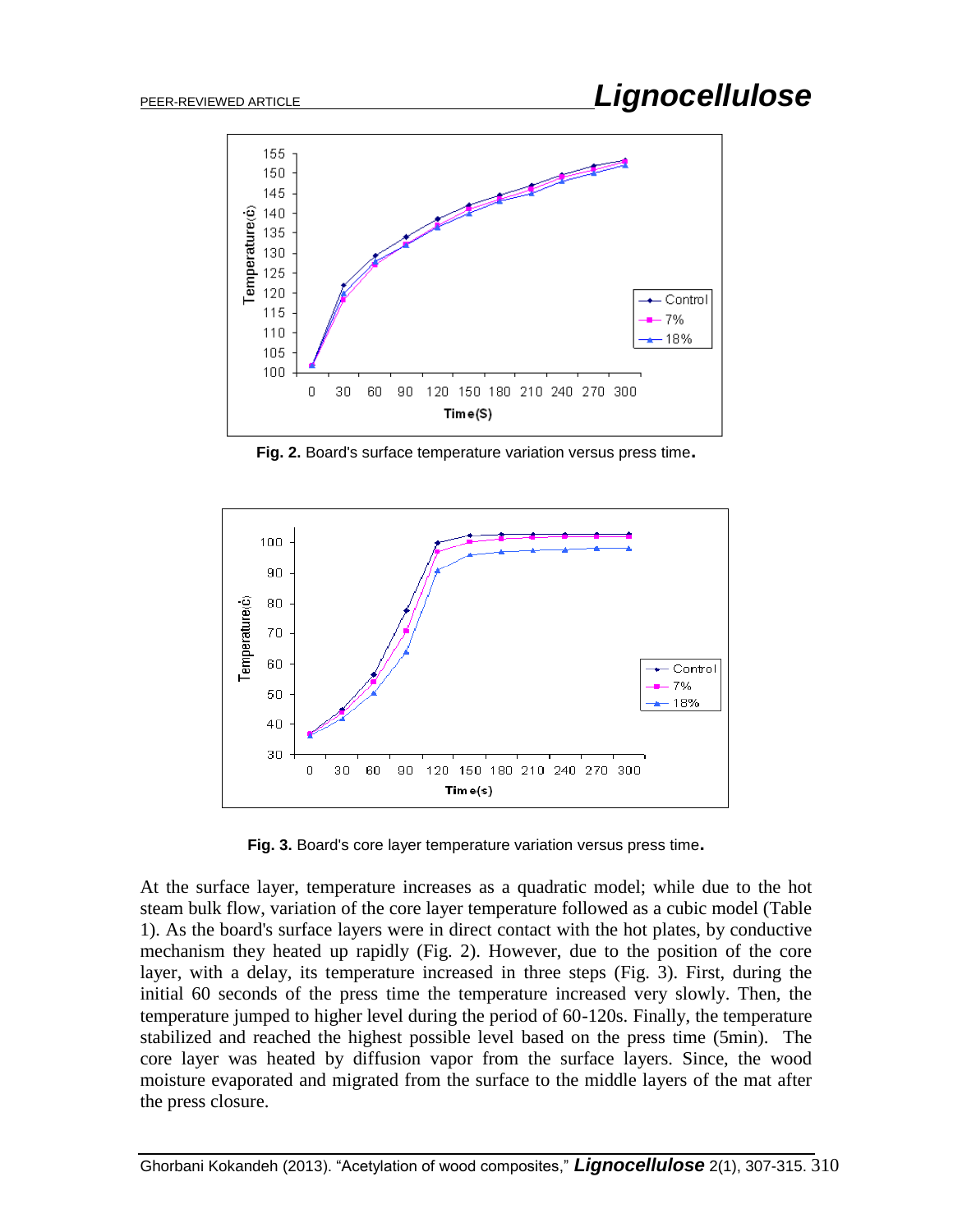|                |  |  |  | Table 1. Fitted models for board's temperatures versus press time in acetylated |
|----------------|--|--|--|---------------------------------------------------------------------------------|
| particleboard. |  |  |  |                                                                                 |

| Layer                                  | <b>WPG</b> |         |       |                                  |           |              |                          | Model                                   |  |  |
|----------------------------------------|------------|---------|-------|----------------------------------|-----------|--------------|--------------------------|-----------------------------------------|--|--|
|                                        |            | b0      |       | b <sub>2</sub><br>b <sub>1</sub> |           |              | b <sub>3</sub>           | Quadratic                               |  |  |
|                                        | (%)        |         |       |                                  |           |              |                          | $Y = b0 + b1X + b2X^2$                  |  |  |
| Surface                                | 0          | 108.192 |       | 0.322                            | $-0.0001$ |              | $\overline{\phantom{a}}$ | $Y = 108.192 + 0.322X - 0.0001X^2$      |  |  |
|                                        | 7          | 106.415 |       | 0.321                            | $-0.0001$ |              |                          | $Y = 106.415 + 0.321X - 0.0001$         |  |  |
|                                        | 18         | 107.509 |       | 0.306                            | $-0.0001$ |              |                          | $Y = 107.509 + 0.306X -$<br>$0.0001X^2$ |  |  |
|                                        |            |         |       |                                  |           |              |                          | Cubic                                   |  |  |
|                                        |            |         |       |                                  |           |              |                          | $Y = b0 + b1X + b2X^{2} + b3X^{3}$      |  |  |
| Core                                   | $\Omega$   | 31.363  | 0.651 |                                  |           |              | $-1.518E-$               | $Y = 31.363 + 0.65X - 0.013X2 -$        |  |  |
|                                        |            |         |       | $-0.01$                          |           |              | 07                       | 0.0000001X <sup>3</sup>                 |  |  |
|                                        | 7          | 31.620  | 0.548 | $-0.0001$                        |           | $-1.6E - 06$ |                          | $Y = 31.620 + 0.54X - 0.0001X2 -$       |  |  |
|                                        |            |         |       |                                  |           |              |                          | 0.000001X <sup>3</sup>                  |  |  |
|                                        | 18         | 31.658  | 0.440 | 0.00004                          |           | $-2.72E-$    |                          | $Y = 31.658 + 0.44X - 0.00004X2$        |  |  |
|                                        |            |         |       |                                  |           |              | 06                       | $-0.000002X3$                           |  |  |
| Y: Temperature (°C); X: Press time (s) |            |         |       |                                  |           |              |                          |                                         |  |  |

Variation of the core layer temperature versus the WPG indicated a reverse correlation (Fig. 4). It has been indicated that higher WPG reduce core temperature significantly ( $\mathbb{R}^2$ =0.74). It is likely that the acetylation affected the heat transfer from the surface to the core layer.



**Fig. 4.** The effect of the acetylation level on the final temperature in the core layer**.**

### **Mechanical properties**

The mechanical properties values of the experimental particleboards made from acetylated wood chips are summarized in Table 2. The statistical analysis proved that significant changes (P<0.05) due to acetylation took place in the modulus of rupture. The bending strength values of the acetylated boards were 81% (The lower acetylation level) and 28% (The higher acetylation level) of control board values.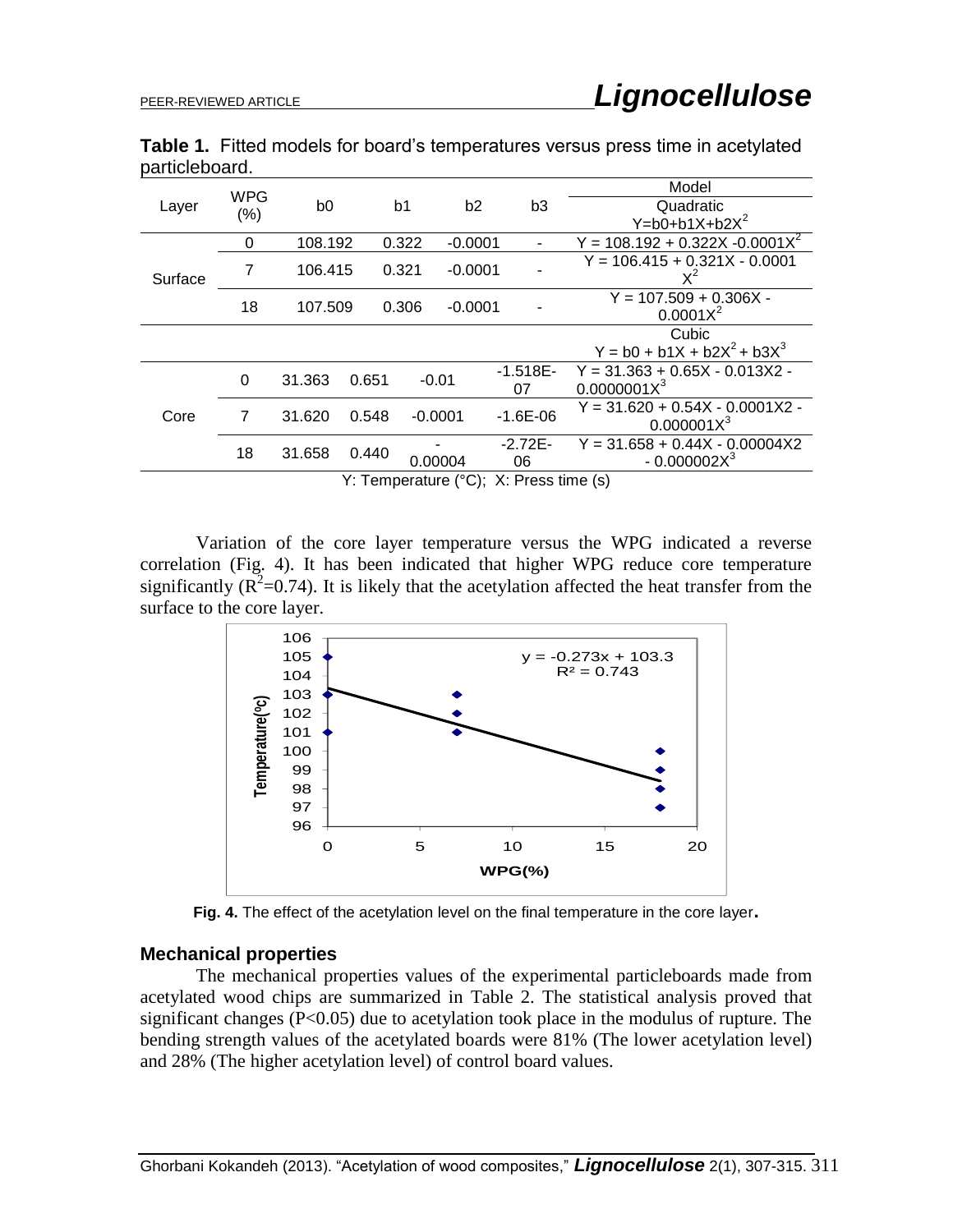| MOR(MPa) | MOE(MPa)  | IB(MPa)  |  |
|----------|-----------|----------|--|
| 20.93(A) | 2501.7(A) | 1.14(A)  |  |
| 17.15(B) | 2297.5(A) | 0.71(B)  |  |
| 5.90(C)  | 785.9(B)  | 0.043(C) |  |
|          |           |          |  |

**Table 2.** Average values of mechanical properties of acetylated and control aspen particleboard.

Acetylation level of 18% showed significant decreasing effect on MOE (Table 2). The 7% level treatment, although lower in value than the control samples, didn't show significant decrease (P>0.05).

From Table 2, it can be seen that acetylation of chips resulted in significant decrease in internal bonding strength. These values for the modified particleboards in low and high acetylation level were about 0.60 and 0.04% of untreated values, respectively.

#### **Discussion**

Results of current study showed that acetylation reduced the temperature of the core layer to the level lower than 100°C, which is required for curing of the UF resin (Hood 2004). Hence, this modification affects the mechanical properties of the boards. Reduction of the mechanical strengths of acetylated wood based composites (Khosravani 2006; Rowell 1996; Fuwape and Oyagade 2000; Mahlberg et al. 2001; Fuwape and Oyagade 2000; Chow et al. 1996; Papadopoulos and Traboulay 2002; Dreher et al. 1964) because the hydrophobic nature of the modified substrate and poor adhesive penetration, might be related to the incomplete curing of the resin in the core layer, too. It was reported that failure in control boards occurred in the wood, whereas in the acetylated boards, the majority of failure was due to the resin and not to wood (Papadopoulos and Traboulay 2002).

The heat transfer is occurred due to variety of mechanisms, but generally it is believed that conduction and convection are the most important ones (Rowell 2005). The conductive mechanism takes place in wood cell wall materials; while, the convective takes place through the cell cavities and the void spaces between the wood particles. The rate of heat transfer is important, because the adhesives mostly require curing temperature above 100˚C for the polymerization. If the resin is not fully cured during the process, the board could debond due to expanding internal vapor pressure (Hood 2004). During the hot-pressing, steam generated from bound water in the wood particles and the water in the resin is driven to the core layer of the mat (Vick and Rowell 1990), and the thermosetting adhesives are polymerized throughout the panel. Rate of the heat transfer to the panel core is controlled by several factors such as particle geometry, moisture content, density, permeability etc.

The mat moisture content is an extremely critical factor for the total press time and board formation. Reports indicate that, surface moisture evaporates and migrates to the mat, which causes the heat transfer to the core (convection), and allows the adhesive to react more quickly than heat moved by conduction through the wood and air spaces (Kelly 1977). It appears that mass flow of the water vapor (convection) is responsible for the initial increase in the heating rate of the core (Kayihan and Johnson 1983). Increasing the moisture content of mat, will raise the pressure gradient, which results in an accelerated rate of convection heat transfer by vapor flow (Zombori 2001). Acetylation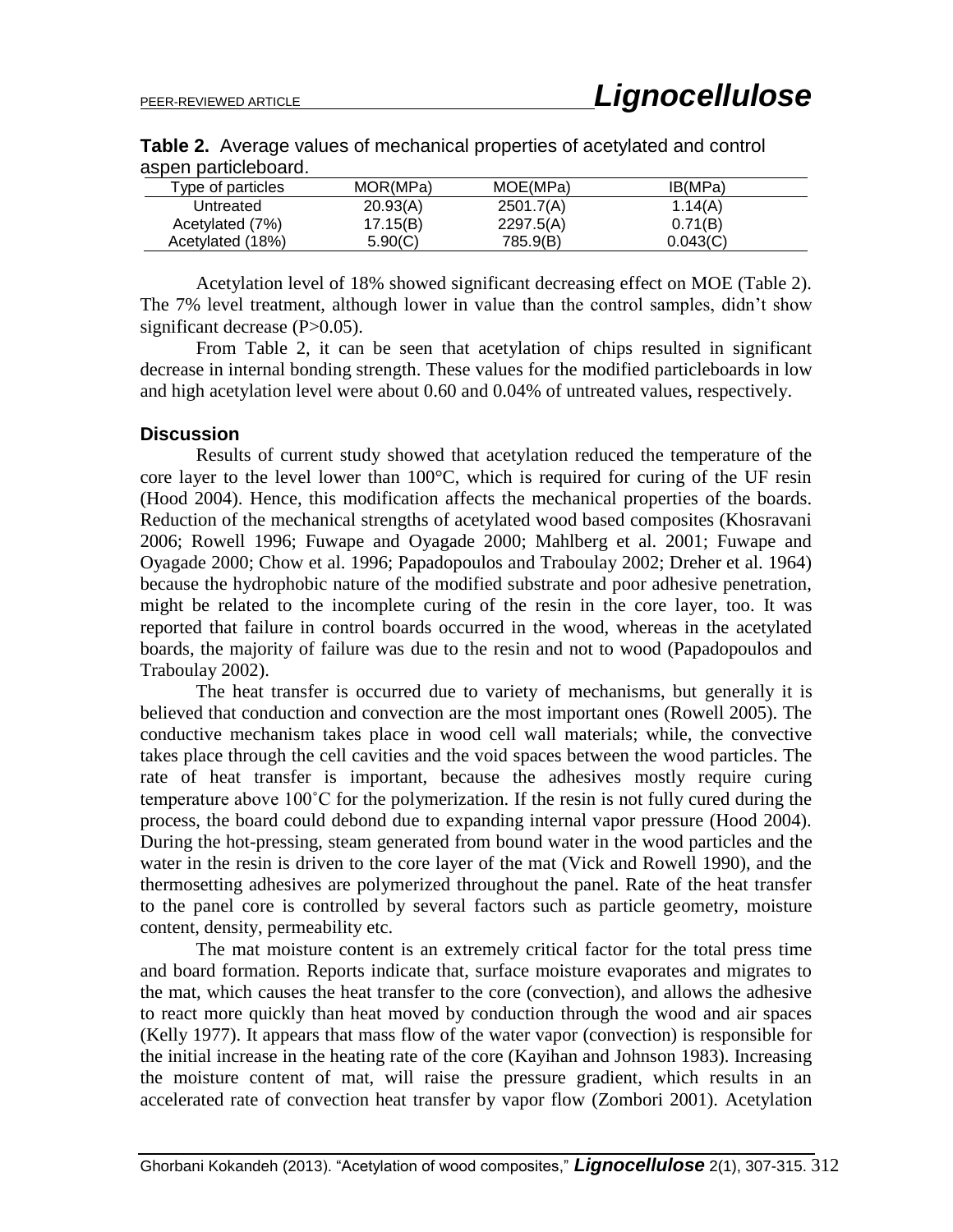affects hydrophilicity of the lignocellulosic material and alters it to hydrophobic nature (Militz and Beckers 1994). The conductive mechanism through the wood cell wall materials is excluded. Also, in the acetylated boards, it might be expressed that surface layers moisture reduced due to higher WPG and caused lower vapor migration and diffusion through the voids and cavities to the core layers. Volume of water vapor as well as its temperature affects the temperature of the core layer directly.

Density is directly related to the available void spaces in the mat, and influences the tortuosity of flow path (Garcia 2002). Higher densities reduce flow of the water vapor through the porous structure of the mat, consequently reducing the rate of the conductive heat transfer (Zombori 2001). Rate of the convective heat transfer to the panel core is controlled by its permeability. Permeability in the panel also controls the flow of vapor to the panel edges, thereby influencing the potential for panel "blowing" (Hood 2004). Therefore, permeability in the acetylated wood might be decreased, because acetylated materials are denser (Mohebby et al. 2009) and bulkier (Sander et al. 2003). This might be another reason for lower volume of water vapor bulk flow from the surface layer to the core layer that resulted in reduction of the temperature in the core layer.

Indeed, acetylation increases density (Kumar et al. 1979) and bulk and decreases moisture content, porosity and permeability. Because higher density reduces the flow of water vapor through the porous structure of the board, the rate of the heat transfers is consequently reduced (Zombori 2001). Thereby, the acetylated chips required longer time to achieve higher temperatures. Therefore, the press time (300s) was not sufficient to reach sufficient temperature at the core layer.

Other press time with different treatment level per wood particles, as well as their effects on the other aspects of composite boards, are yet to be studied in further studies to come to a final conclusion on the optimum press time for each level treatment with regard to the all properties of wood based composites.

## **CONCLUSIONS**

Results of current research showed that:

- 1. Heat transfer follows two different models in surface and core layers of the particle board mat.
- 2. Increase in weight gains due to the acetylation does not affect the heat transfer in the surface layer; while the core layer's temperature was decreased as the WPG increased.
- 3. Acetylation resulted in a remarkable loss in modulus of rupture, elasticity and internal bonding values for the poplar particleboard.

## **REFERENCES CITED**

Brield, PL and Westin, M. (2007). "Acetylated wood–results from long- term field tests," In: Proceedings of the European Conference on Wood Modification, Pp. 71–78.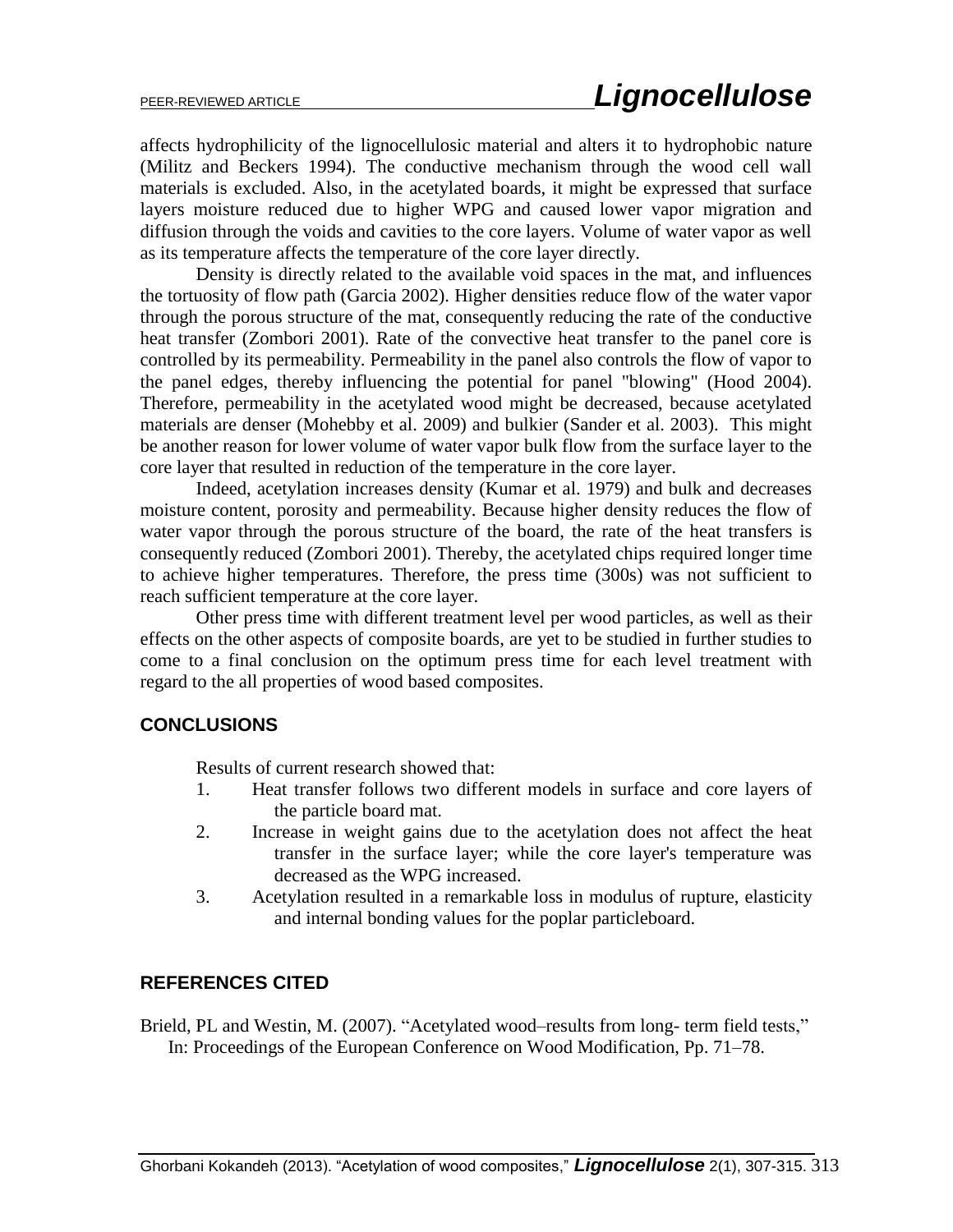- Chow, P. Boo, Z, Youngquist, J. A., Rowell R. M., Muehl, J. H., Krzysisk, A. M. (1996). "Properties of hardboards made from acetylated Aspen and southern pine," *Wood fiber Science* 20, 252-258.
- Dreher, W. A., Goldstein, I. S., Cramer, G. R. (1964). "Mechanical properties of acetylated wood," *Forest products Journal* 14, 66–68.
- Fuwape, J. A. and Oyagade, A. O. (2000). "Strength and dimensional stability of acetylated Gmelina and Sitka spruce particleboard," *Tropical Forest Prod*. 6, 184- 189.
- Fuwape, J. A and Oyagade, A. O. (2000). "Strength and dimensional stability of acetylated Gamelina and spruce particleboard," *Journal of Tropical Forest Products* 6, 184–189.
- Garcia, P. (2002). "Three-dimensional heat and mass transfer during oriented strandboard hot-pressing," *Ph.D. Thesis, University of British Columbia, Vancouver.*
- Gomes-bueso, J., Westin, M., Torgilsson, R., Olesen, P. O., Simonson, R. (1999). "Composites made from acetylated lignocellulosic fibers of different origin. Part II: The effect of nonwoven fiber mat composition upon molding ability," *Holzals Rohund Werkstoff* 57, 178-184.
- Hood, J. P. (2004). "Changes in oriented strand board permeability during Hot-pressing," *M.Sc. Thesis, Virginia polytechnic Institute and state University, Blacksburg.*
- Kavihan, F. and Johnson, J. A. (1983). "Heat and moisture movement in wood composite materials during the press operation- a simplified model. Numerical methods in heat transfer," Volume II. John Wiley & Sons, Pp.511-531.
- Kavs, M. W. and Crawford M. E. (1993). Convective heat and mass transfer. McGraw-Hill, New York, Pp.319.
- Kelly M. W. (1977). "Critical literature review of relationships between processing parameters and physical properties of particleboard," Forest Products Laboratory, Madison. Wisconsin, Pp. 64.
- Khosravani, Y. (2006). "Effect of acetylation on physical and mechanical properties of particleboard," M. Sc. Thesis, Tehran University.
- Kumar, S., Singh, S. P. and Sharma, M. (1979). "Effect of acetylation on permeability of wood." *Journals of Timber Development Association* 25, 5–9.
- Mahlberg, R., Paajanen, L., Nurmi, A., Kivisto, A. and Rowell, R. M. (2001). "Effect of chemical modification of wood on the mechanical and adhesion properties of wood fiber/polypropylene fiber and polypropylene/veneer composites," Holz als Rohund Werkstoff, 59, 319–326.
- Militz, H., Beckers, E. P. (1994). "Process for acetylation solid wood," European patent Application, 85850268.5.
- *Mohebby*, B., Ghorbani-Kokandeh, M and Soltani, M. (2009). "Springback in acetylated wood based composites," Construction Building Materials 23, 3103-3106.
- Mohebby, B. and Militz, H. (2002). "Soft rot decay in acetylated wood: Microcalorimetry: Chemical and anatomical changes in decayed wood," *International Research group on wood preservation,* IRG/WP 02-40231.
- Mohebby, B. (2003). "Biological attack of acetylated wood," *Ph.D. Thesis, Göttingen University, Göttingen, Germany*,167.